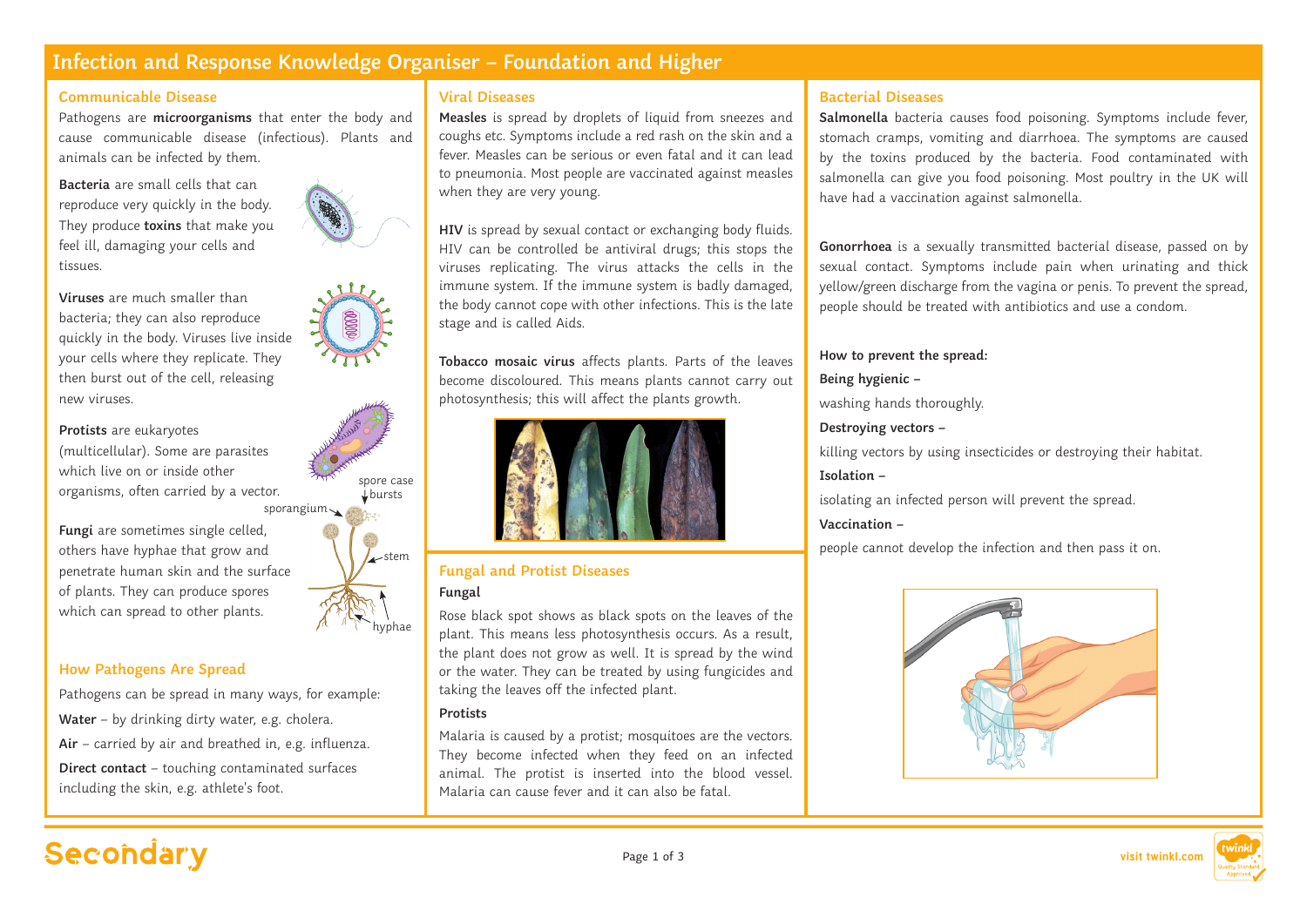## **Infection and Response Knowledge Organiser – Foundation and Higher**

### **Plant Diseases and Defences**

Plants need ions from the soil. If there isn't enough, then the plants suffer deficiency symptoms.

| Ion       | Symptoms       |
|-----------|----------------|
| nitrates  | stunted growth |
| magnesium | yellow leaves  |

**Plant Diseases** – common signs include stunted growth, spots on the leaves, patches of decay, abnormal growth, malformed stems or leaves and discolouration.

Plants have physical, chemical and mechanical defences to stop pathogens.

**Physical –** waxy cuticle, cell walls, layer of dead cells.

**Mechanical –** thorns, hairs, leaves that droop or curl and some plants can mimic other organisms.

## **Fighting Diseases** and the contract of the contract of the contract of the contract of the contract of the contract of the contract of the contract of the contract of the contract of the contract of the contract of the co

### **Defence System**

- 1. The skin acts as a barrier to pathogens.
- 2. Hairs and mucus in your nose trap particles.
- 3. The trachea and bronchi secrete mucus to trap pathogens. They also have cilia which move backwards and forwards to transport the mucus towards the throat. This traps any pathogens and the mucus is usually swallowed.
- 4. The stomach contains hydrochloric acid to kill any pathogens that enter the body via the mouth.

### **The Immune System**

This kills any pathogens that enter the body. White blood cells:

- **• Phagocytosis** is when white blood cells engulf pathogens and then digest them.
- They produce **antitoxins** to neutralise the **toxins**.
- They also produce **antibodies**. Pathogens have **antigens** on their surface. Antibodies produced by the white blood cells lock on to the antigen on the outside of the pathogen. White blood cells can then destroy the pathogens. Antibodies are specific to one antigen

and will only work on that pathogen.

### **Vaccinations**

 $\begin{picture}(150,10) \put(0,0){\line(1,0){10}} \put(15,0){\line(1,0){10}} \put(15,0){\line(1,0){10}} \put(15,0){\line(1,0){10}} \put(15,0){\line(1,0){10}} \put(15,0){\line(1,0){10}} \put(15,0){\line(1,0){10}} \put(15,0){\line(1,0){10}} \put(15,0){\line(1,0){10}} \put(15,0){\line(1,0){10}} \put(15,0){\line(1,0){10}} \put(15,0){\line($ 

**Vaccinations** have been developed to protect us from future infections. A vaccination involves an injection of a **dead** or **weakened** version of the pathogen. They carry antigens which cause your body to produce antibodies which will attack the pathogen. If you are infected again, the white blood cells can produce antibodies

| Inishin                                                                      |                                                                                      |  |
|------------------------------------------------------------------------------|--------------------------------------------------------------------------------------|--|
| Pros                                                                         | Cons                                                                                 |  |
| Helps to control<br>communicable<br>diseases that used to<br>be very common. | They don't always work.                                                              |  |
| Epidemics can be<br>prevented.                                               | Some people can have a<br>bad reaction to a vaccine -<br>however, that is very rare. |  |

### **Fighting Disease – Drugs**

**Painkillers** relive the pain and symptoms, but do not tackle the cause.

**Antibiotics** kill the bacteria causing the problem, but do not work on viruses. Viruses are very difficult to kill because they live inside the body cells.





### **Developing Drugs**

**There are three main stages in drug testing:** 

Pre-clinical testing:

- 1. Drugs are tested on human cells and tissues.
- 2. Testing carried out on living animals.

### Clinical testing:

3. Tested on healthy human volunteers in clinical trials. Starts with a very low dose, then tested on people with the illness to find the optimum dose.

**Placebo** is a substance that is like the drug but does not do anything.

**Placebo effect** is when the patient thinks the treatment will work even though their treatment isn't doing anything.

**Blind trial** is when the patient does not know whether they are getting the drug or the placebo.

**Double-blind trial** is when both the doctor and the patient do not know whether they are getting the drug.